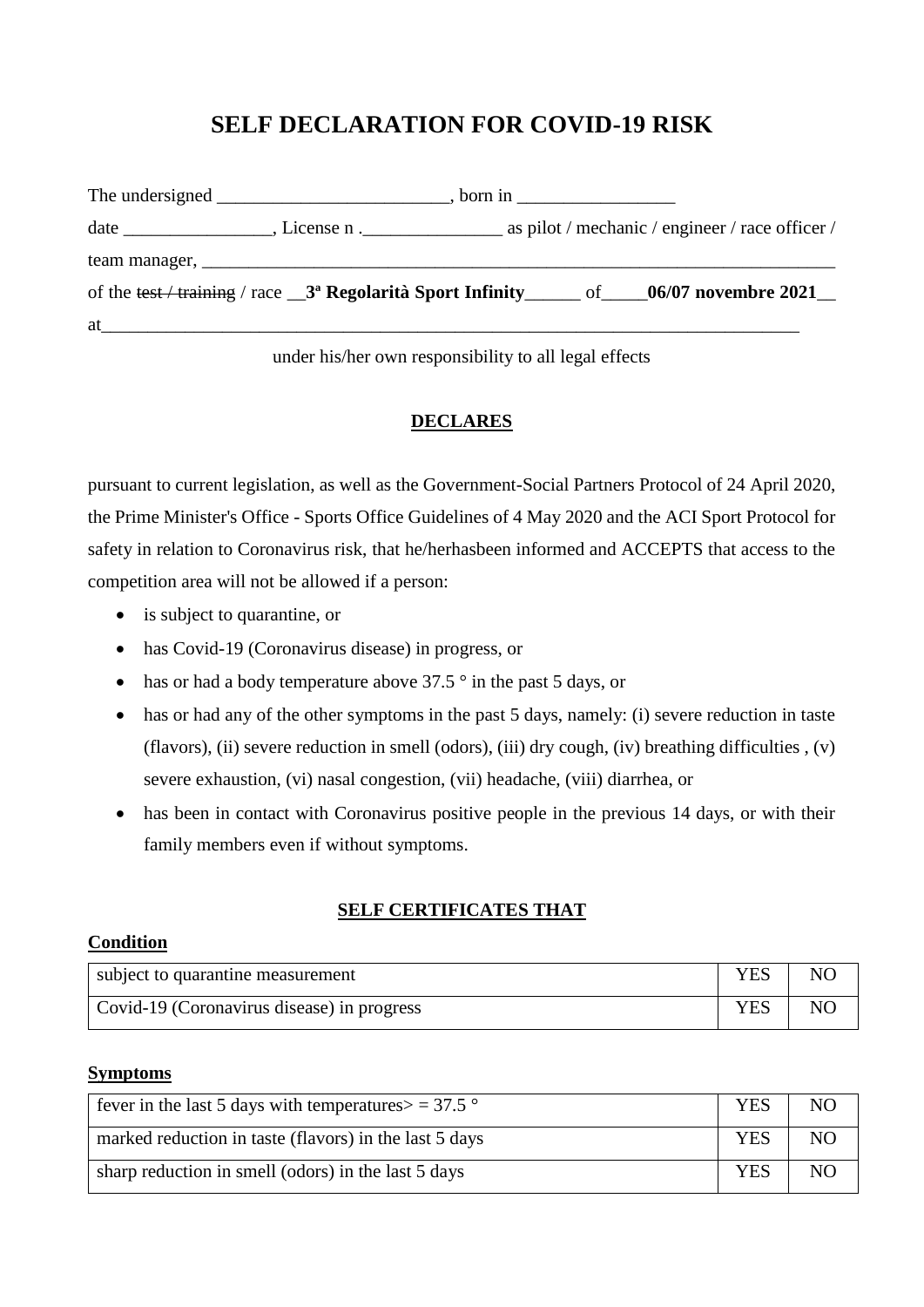| dry cough for the past 5 days             |  | NO.            |
|-------------------------------------------|--|----------------|
| breathing difficulties in the past 5 days |  | NO             |
| severe fatigue in the past 5 days         |  | NO             |
| nasal congestion in the past 5 days       |  | NO             |
| headache in the past 5 days               |  | NO             |
| diarrhea in the past 5 days               |  | N <sub>O</sub> |

### **Contacts**

| contact with Coronavirus positive people or their family members, even if | <b>YES</b> | N <sub>O</sub> |
|---------------------------------------------------------------------------|------------|----------------|
| without symptoms, in the past 14 days                                     |            |                |

## **AND AGREES TO**

promptly notify the Organizer of the test / training / race of any changes in the declarations issued today and comply with all the provisions of current legislation, as well as the Government-Social Partners Protocol of 24 April 2020, of the Prime Minister's Guidelines - Sports Office of 4 May 2020 and the ACI Sport Protocol, which declares to know and accept

Place and date\_\_\_\_\_\_\_\_\_\_\_\_\_\_\_ Signature\_\_\_\_\_\_\_\_\_\_\_\_\_\_\_\_\_\_\_

### **SARS-CoV-2 INFORMATION PURSUANT TO ARTICLE 13 OF THE EUROPEAN REGULATION 2016/679**

This document has been specifically prepared for the purpose of informing you about the processing of your personal data. Pursuant to the European Regulation 2016/679 (hereinafter referred to as: "GDPR"), you are provided with the following information.

The Data Controller - as defined pursuant to article 4, co. 1, no. 7) of the GDPR is the Organizer of the test / training / race \_**3ª Regolarità Sport Infinity\_** (hereinafter referred to as the "Owner").

For everything concerning the processing of your data and the exercise of your rights, you can contact the Data Controller at the following email address: **info@sportinfinity.it** ...

## **1. PURPOSE OF THE PROCESSING AND LEGAL BASIS**

The personal data you provide are processed by the Data Controller exclusively to reduce the risk and prevent contagion from SARS-CoV-2. The legal basis of the processing is the need to fulfill legal obligations to which the Data Controller is subject, as provided pursuant to art. 6, letter c) of the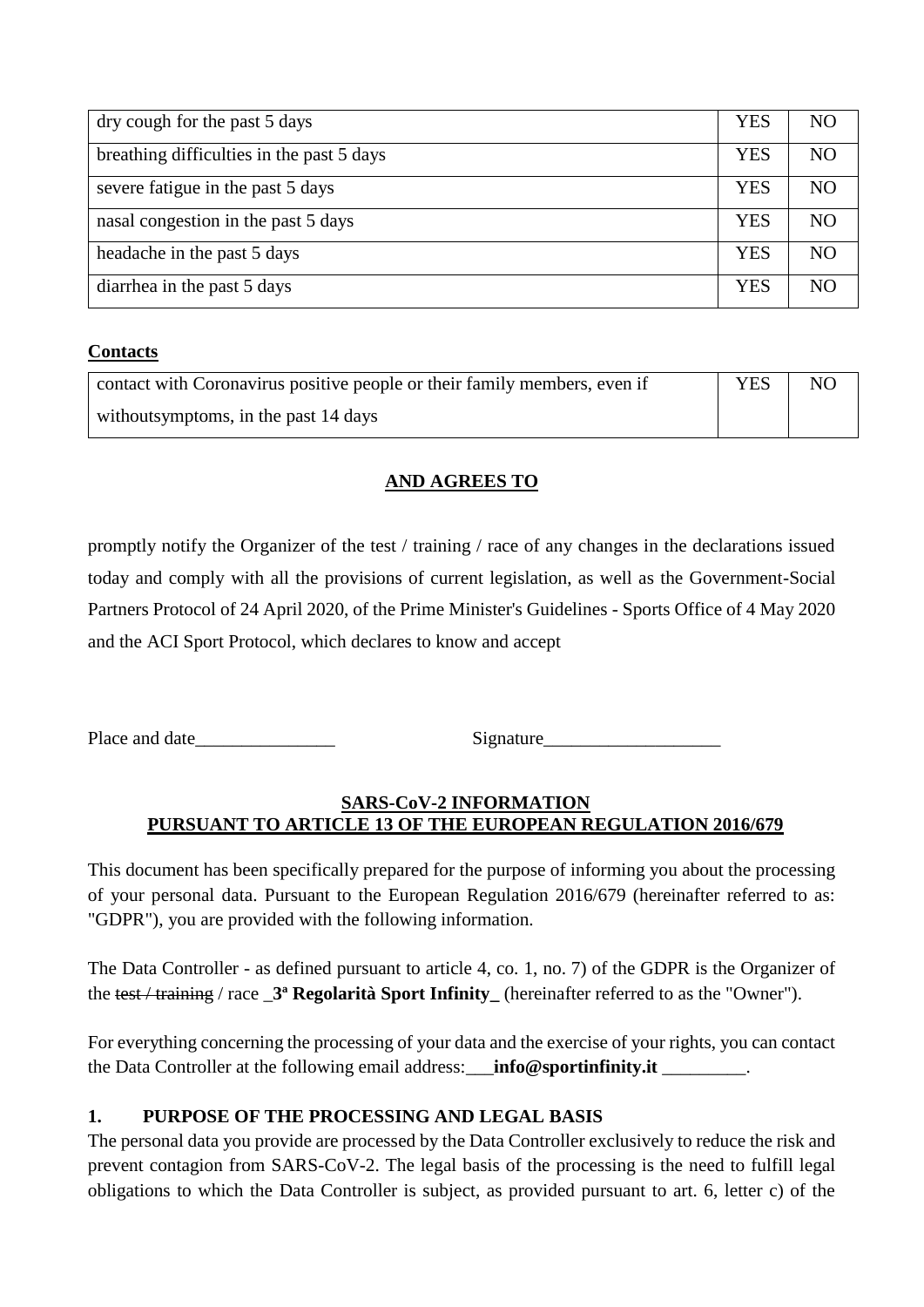GDPR, in relation to the implementation of anti-contagion security protocols.

Considering that, in order to access the Data Controller's premises, your declaration is required by virtue of which you certify that you are not subjected to the quarantine measure, that you do not have Covid-19 (Coronavirus disease) in progress, that you do not have/had a body temperature of more than 37.5 ° in the last 5 days, or do nothave/had any of the other symptoms in the last 5 days, namely: (i) severe reduction in taste (flavors), (ii ) strong sense of smell (odors), (iii) dry cough, (iv) breathing difficulties, (v) severe exhaustion, (vi) nasal congestion, (vii) headache, (viii) diarrhea, orthatyouhadnotbeen in contact with Coronavirus positive people in the previous 14 days, or with their family members even if WITHOUT SYMPTOMS,any refusal to issue the aforementioned declaration makes it impossible for the Data Controller to fulfill the legal obligations and, consequently, the impossibility for you to access the competition area.

It is specified that the body temperature data collected in real time will not be recorded except if the temperature threshold is exceeded and in any case only if it is necessary to document the reasons that prevented accessing the premises.

# **2. PROCESSING METHODS AND STORAGE TIME**

We inform you that the processing of your data is carried out in compliance with the GDPR and the current regulatory provisions regarding the processing of personal data. We inform you that the processing in question is based on the principles laid down pursuant to Article 5 of the GDPR, in particular on the principles of correctness, lawfulness, transparency and protection of confidentiality and rights of the subject whose data are treated. The processing of your personal data will take place by means of paper, IT and telematic tools, with suitable methods to guarantee its security and confidentiality in compliance with the provisions of article 32 of the GDPR.We inform you that your data will be processed for the period strictly necessary to achieve the purposes for which they were collected, specified in point 1 above.

In particular, any personal data collected on the basis of this information will be kept by the Data Controller until the end of the emergency decreed at national or local level as a consequence of the spread of COVID-19.

In any case, once the state of emergency has ceased, any personal data stored by the Data Controller pursuant to this information will be deleted by the Data Controller itself.

## **3. COMMUNICATION OF YOUR PERSONAL DATA**

Your personal data collected by the Data Controller will not be communicated or disclosed to third parties, except for the hypothesis in which the Data Controller is kept by specific regulatory provisions.

## **4. TRANSFER TO THIRD COUNTRIES**

Your personal data will neither be transferred to, nor stored in third countries.

## **5. RIGHTS OF THE INTERESTED PARTY**

Pursuant to article 7 co. 3 of the GDPR, we inform you that you can revoke the consent given at any time without affecting the lawfulness of the treatment based on the consent given prior to the revocation.